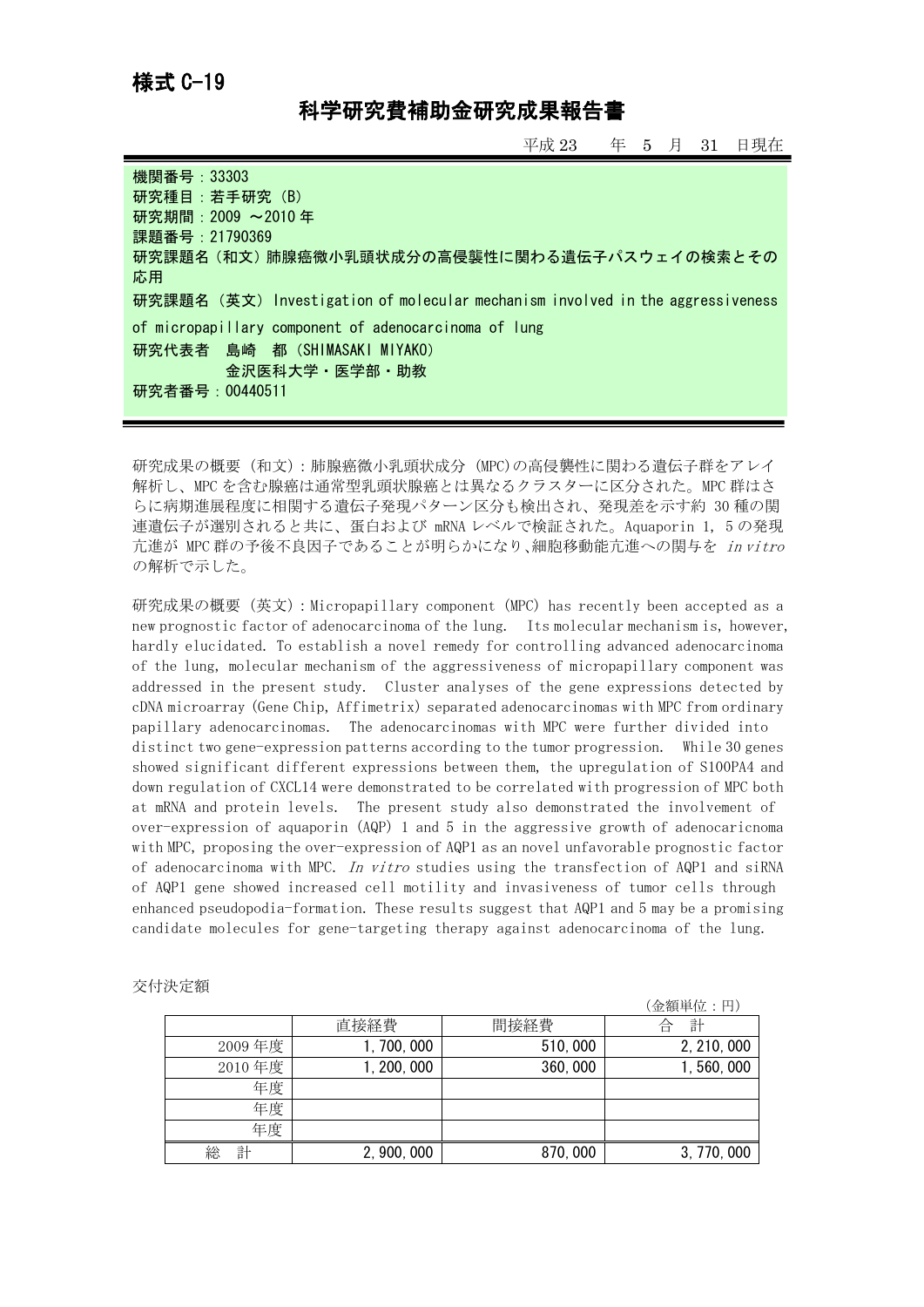研究分野:人体病理学 科研費の分科・細目:呼吸器 キーワード:肺癌、微小乳頭状成分、AQP1、細胞移動能、浸潤能

1.研究開始当初の背景

(1)肺癌は我が国の悪性新生物による 死亡原因の首座を占める臨床上最重要の 腫瘍である。特に腺癌症例の増加が著し いが、診断・治療に関しその多様性に起 因する多くの解決すべき課題が残されて いる。

(2)近年、血管軸を伴わない微小乳頭 状成分 micropapillary component が、脈 管侵襲、リンパ節転移、肺内転移などの 侵襲性と関連する新たな予後不良因子で あることが複数の施設から報告され (Miyoshi T et al. Am J Surg Pathol 27:101-9, 2003; Mod Pathol 21:992-1001, 2008)、WHO 2004 分類以後の新たな独立し た亜分類として認定されようとしている (Am J Surg Pathol 32: 810-827, 2008)。 しかし、微小乳頭状成分の高い脈管侵襲 性や転移能に関わる分子機構に関しては これまで国内外においてほとんど知られ ていない。

2.研究の目的 肺腺癌の新たな予後不良因子として近年提 唱された微小乳頭状成分 micropapillary component に注目し、その高侵襲性に関わる 分子機構の解明と臨床応用を目指し、以下の 3項目を研究目的とした。

(1)肺腺癌微小乳頭状成分に特異的な高 侵襲性に関わる遺伝子群の選別

(2)選別された遺伝子群の肺腺癌微小乳 頭状成分における発現の検証

(3)選別された遺伝子の肺腺癌進展にお ける生物学的意義の解明

3.研究の方法

(1)微小乳頭状成分が全体の50%以上 を占める肺腺癌4症例と通常の肺乳頭状 腺癌3症例の新鮮凍結組織から microdissection 法により total RNA を抽 出し、One-cycle Target Labeling kit (Affymetrix 社)を用いた

3'-amplification による biotin 標識プ

ローブを作製し、Affimetrix 社の Gene Chip (Human genome U133 Plus 2.0 Array) を用い cDNA マイクロアレイ法により遺伝 子発現プロファイリングデータを獲得し た。Q-FARMS を含む複数のアルゴリズムに より遺伝子発現を含む用いクラスター解 析を行い、各クラスターで有意な発現差を 示す遺伝子群を選別した。

(2)選別された主要遺伝子と AQP1, 5 遺伝子の発現を、腫瘍進行度の異なる微小 乳頭状腺癌成分を含む肺腺癌多数例の新 鮮及びホルマリン固定・パラフィン包埋腫 瘍組織を用い、real time RT-PCR 法なら びに免疫染色により mRNA と蛋白レベルで の発現を検証した。

(3)ヒト線維肉腫細胞株 HT1080 を用い、 AQP1 遺伝子トランスフェクション法による 強制過剰発現と siRNA 法を用いた AQP1 遺伝 子のノックダウンを行い、細胞増殖、形態、 移動能、浸潤能への影響を検討した。

4.研究成果

(1)cDNA Microarray による遺伝子発現解 析の Q-FARMSアルゴリズム解析によりMPCを 含む腺癌と通常の乳頭状腺癌は統計学的な 有意差を持って異なるクラスターに区分さ れた。MPC 群では、さらに、病期進展程度に 相関する遺伝子発現パターン区分が検出さ れ、有意な発現差を示す約 30 種の関連遺伝 子が選別された。



図 1A, B 微小乳頭状肺腺癌 (A. 左図) と通 常の肺乳頭状腺癌組織 (B. 右図)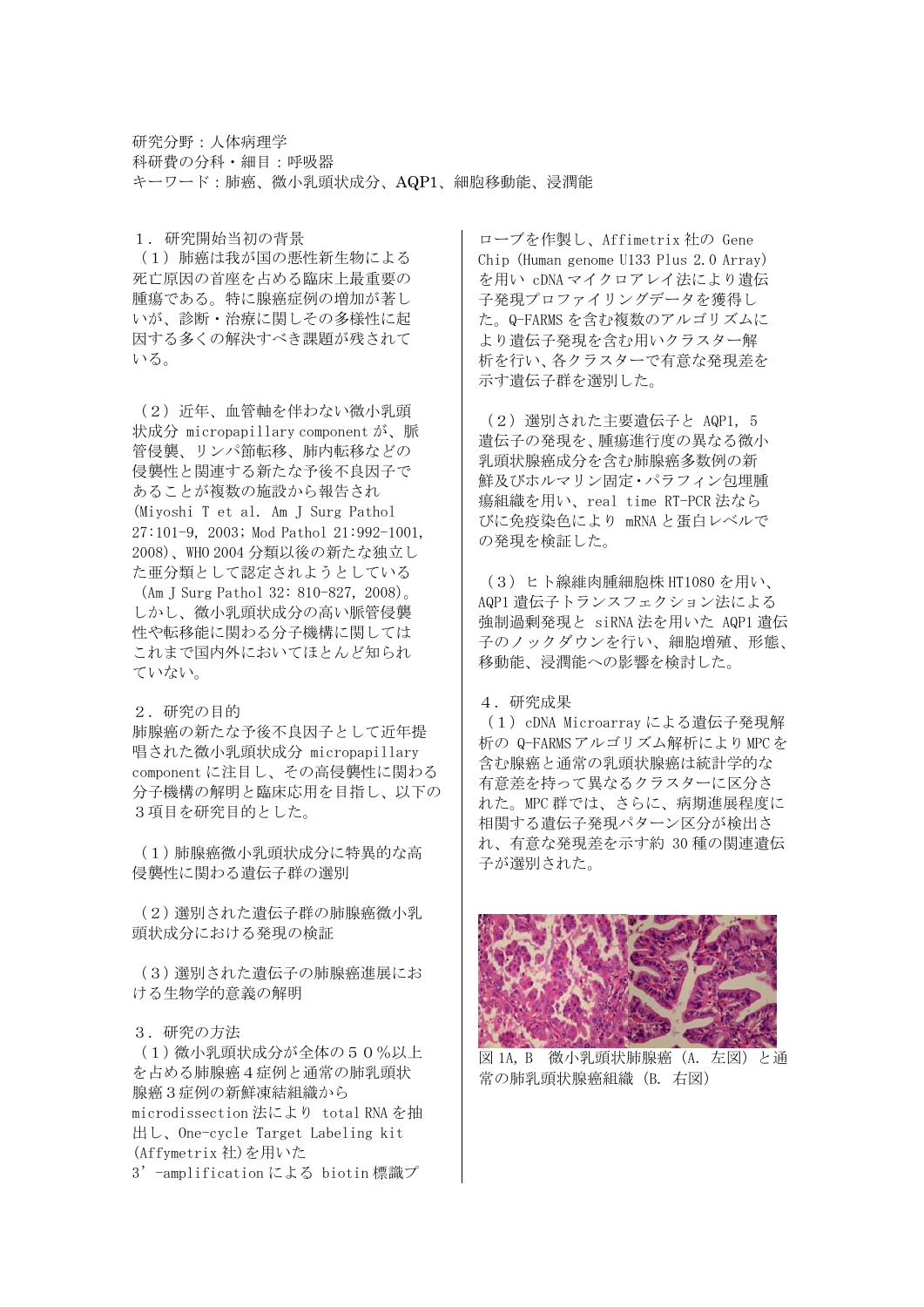

図2.肺微小乳頭状腺癌 (MPA)と通常型乳頭 状腺癌 (PA)における遺伝子発現のクラスタ ー解析(Q-FARMS アルゴルズム)

(2)上記遺伝子群なかで、S100PA4 と CXCL14 に関し MPC を含む肺腺癌多数症例で の検証を行った。S100PA4 の発現亢進、CXCL14 の発現低下の、MPC を含む肺腺癌の腫瘍進展 との関係が蛋白および mRNA レベルで検証さ れた。





図3A, B.肺微小乳頭状腺癌 (MPA)と通常型 乳頭状腺癌 (PA)における S100A4 (A)、 CXCL14(A)遺伝子の mRNA 発現(real time RT-PCR 法)

(3)MPC を含む肺腺癌での aquaporin (AQP) 1, 5 遺伝発現亢進を蛋白および mRNA レベル で確認した。AQP1 の発現亢進が MPC を含む 肺腺癌症例の予後不良因子であることが明 らかになった。





図4A, B.肺腺癌 MPC 成分の AQP1 過剰(A. 上 図)と生命予後への(B.下図)

(4)AQP1 の発現による腫瘍細胞の侵襲性亢 進性の機序の解明を HT1080 細胞を用い行い、 以下の結果を得た:A) HT1080 は AQP1 をほ とんど産生しない。トランスフェクションに よる AQP1 遺伝子の強制発現により偽細胞突 起形成促進と同部細胞膜・細胞質への AQP1 発現局在に加え、細胞移動と浸潤能亢進が scratch assay と matrigel invasion assay により確認された。